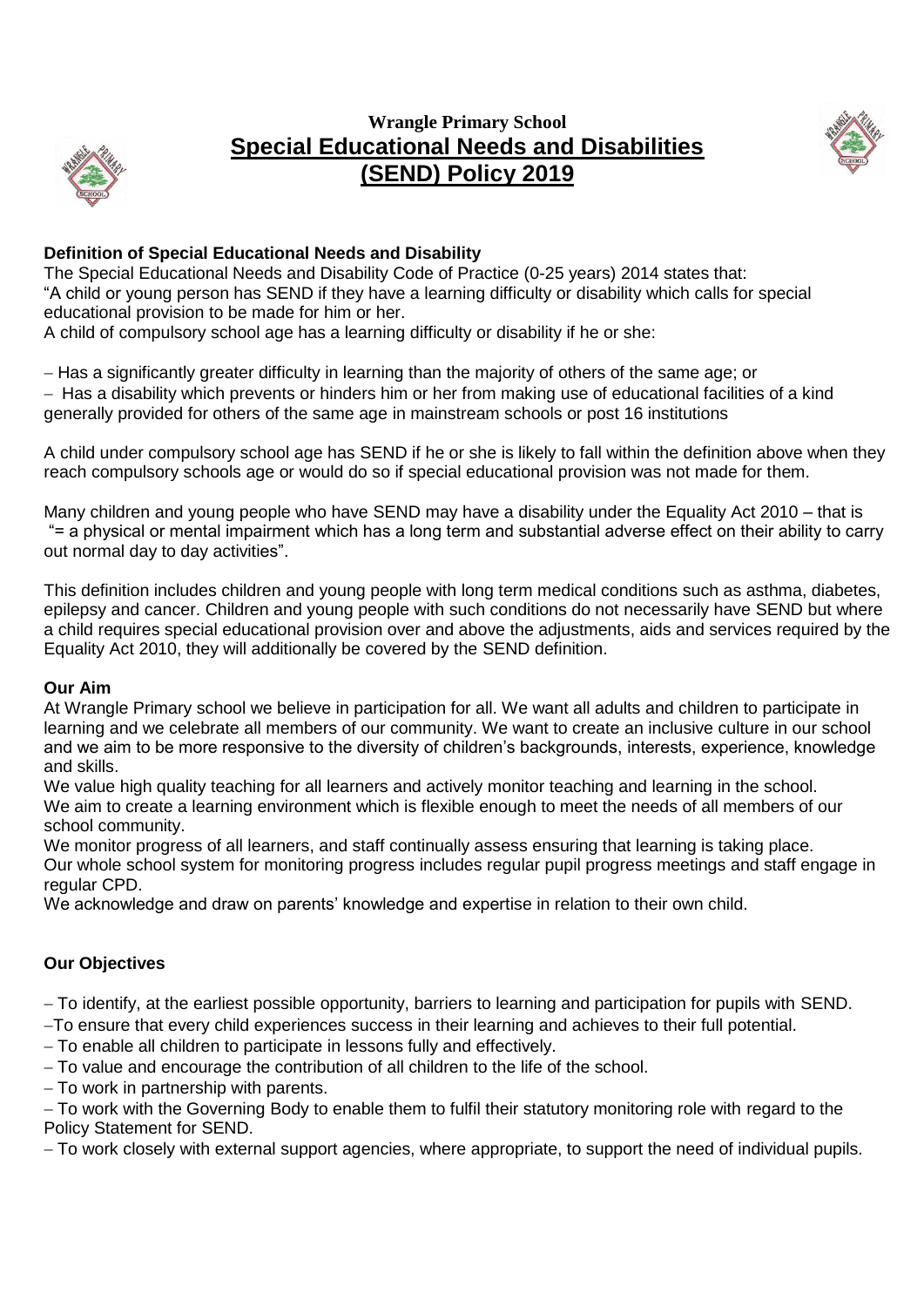To ensure that all staff have access to training and advice to support quality teaching and learning for all pupils.

### **Identifying Special Educational Needs or Disabilities**

Children with SEND may be identified using the routes which contribute to the overall approach to monitoring progress of all pupils:

The progress of every child is monitored at half termly pupil progress meetings. Where children are identified as not making progress, they are discussed with the SENDCO and a plan of action is agreed.

Class teachers are continually aware of children's learning. If they observe that a child, as recommended by the 2014 Code of Practice, is making less than expected progress, given their age and individual circumstances, they will seek to identify a cause.

- Parents sometimes ask us to look more closely at their child's learning. We take all parental requests seriously and investigate them all.

Learners may fall behind in school for various reasons. At Wrangle Primary School we are committed to ensuring all learners have the best opportunities to learn and progress, and for those who are at risk of not learning, we will intervene. This does not mean that all vulnerable learners have SEND. Only those children with a learning difficulty that requires special educational provision will be identified as having SEND.

#### **Identifying and Assessing SEND**

Class teachers are responsible for the progress and development of the children in their classes, including the access to adult support and resources. The first step in responding to children who have or who may have SEND, is high quality teaching which is differentiated for individual children.

The quality of teaching for all children, including those at risk of underachievement, is regularly and carefully reviewed using a range of methods. This includes reviewing and, where necessary, improving, teachers' knowledge of a range of SEND and their understanding of strategies to identify and support vulnerable children.

When deciding whether to make special educational provision, a range of information about the child's progress, including accurate assessment, is considered. The class teacher will share this information with the SENDCO and a decision will be made on the best way forward for the child.

If the child is considered to have higher levels of need, then we will draw on the expertise and specialised assessments from external agencies and professions.

## **Supporting Children's Needs on the SEND Register**

Every Teacher is required to adapt the curriculum to ensure access to learning for all children in their class. Our Teachers will use various strategies to adapt access to the curriculum, this may include using:

- Visual timetables
- Writing frames
- Laptops, ipads or other alternative recording devices
- Peer and buddy systems
- Positive behaviour rewards system

Each learner identified as having SEND, is entitled to support that is 'additional to or different from' a normal differentiated curriculum. The type of support is dependent on the individual learning needs, and is intended to enable access to learning and overcome any barriers.

#### **Managing Children's Needs on the SEND Register**

Once a child has been identified as needing SEND support, an Individual Education Plan will be produced. This is then reviewed, at progress meetings once a term. The plan records specific and challenging targets for the child to achieve in a term, together with the personalised provision (which may be 1-1, in a small group or part of the whole class teaching) which has been put in place to enable the child to achieve these targets.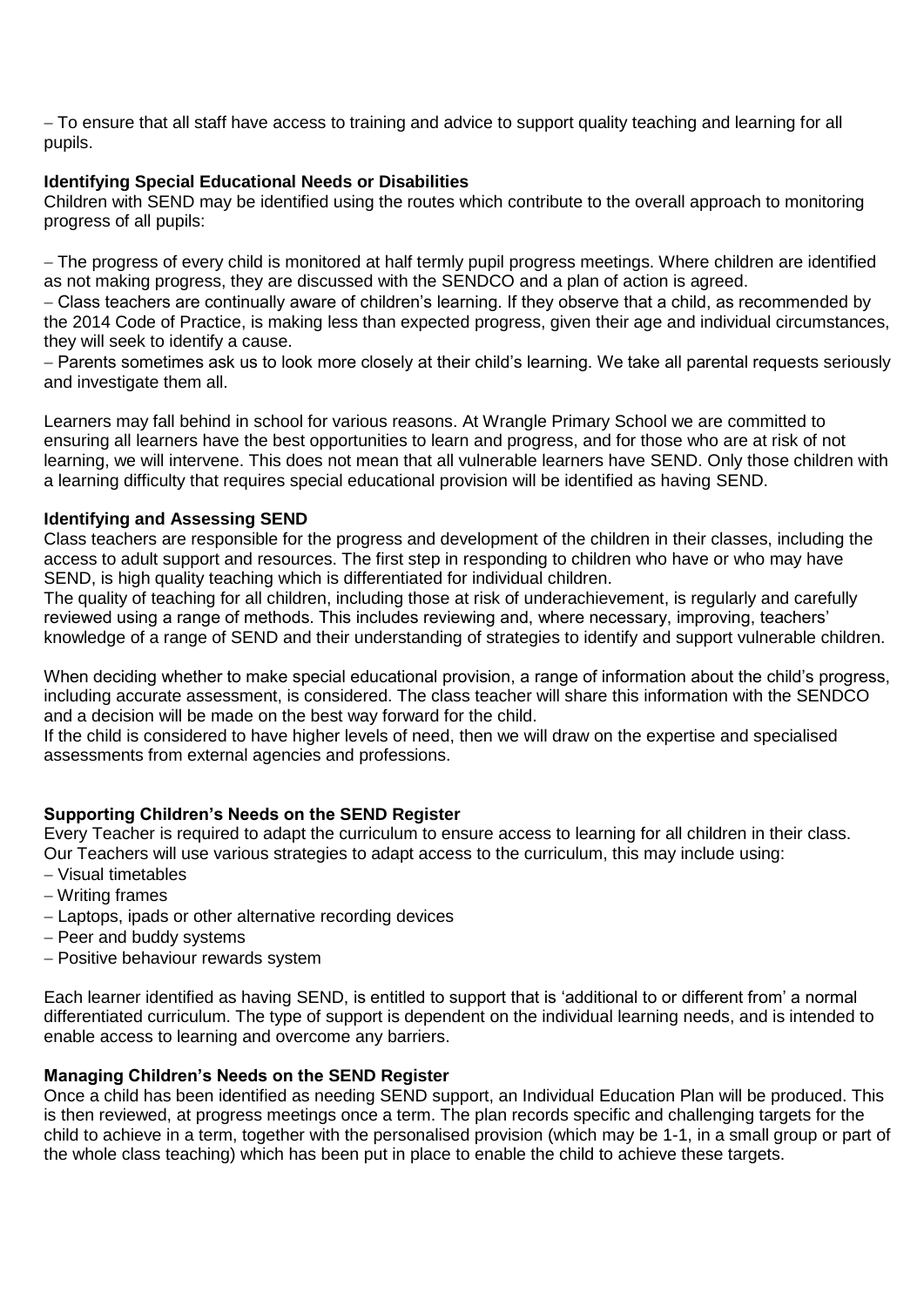During the term, adults who work with the child will record short comments about the progress made towards each target so at the end of the term the evidence of progress made is comprehensive and consistent. In addition to this, SEND support is recorded on a provision map, which describes the interventions and actions that we undertake at Wrangle Primary school to support learners with SEND across the year groups. We modify the provision map regularly, and it changes regularly as our learners and their needs change.

### **How do we Find Out if this Support is Effective?**

Monitoring progress is an integral part of teaching and learning at Wrangle Primary school. Parents/carers, pupils and staff are involved in reviewing the impact of interventions for learners with SEND. We follow the 'assess, plan, do, review' model and ensure that parents/carers and children are involved in each step. Before any additional provision is selected to help a child, the SENDCO, Teacher, parent/carer and learner, agree what they expect to be different following this intervention.

### **Moving to an EHCP (Education, Health and Care Plan)**

If children fail to make progress, in spite of high quality, targeted support, we may apply for the child to be assessed for an EHC Plan, this application is made to the Local

Authority. If the application for an EHC Plan is successful, a member of the Local Authority will call a meeting for parents, the child and the school together with any health or social care professionals who are involved with the family. The meeting will record the child's strengths, their dreams and aspirations as well as the barriers they face. Following the meeting, the LA will produce the EHC Plan which will record the decisions made at the meeting.

#### **Working with Parents and Children**

We aim to have good and informative relationships with all of our parents. If a child is experiencing difficulties, parents will be informed either at parents' meetings or during informal meetings to discuss the child's progress. Once a child has been identified as having SEND, the class teacher will invite the parents to a meeting to:

- formally let them know that their child is being placed on the Special Educational Register
- discuss assessments that have been completed
- agree a plan and provision for the next term.

This is part of the graduated approach cycle of 'Assess, Plan, Do, Review,' required in the Code of Practice. Records are kept of these meetings and copies are available to parents. Thereafter, parents are invited regularly to review progress that has been made, set targets and agree future provision.

#### **Teaching and Learning**

We believe that all children learn best with the rest of their class. Our aim is for all children to be working independently, in class. Children with SEND and disabilities are entitled to be taught by their teacher, not always by a TA. Teachers aim to spend time each day working with all children with SEND, individually or as part of a group.

When allocating additional TA support to children, we aim to put in sufficient support to enable the child to reach their challenging targets, but without developing a learned dependence on an adult.

Targets for children identified as needing SEND support are deliberately challenging in an attempt to close the attainment gap between the children and their peers. Interventions are crucial in closing these gaps, so are monitored closely by both the class teacher- who monitors progress towards the targets during the interventionand by the SENDCO who monitors overall progress after the intervention.

#### **Transition Arrangements**

Transition is a part of life for all learners. This can be transition to a new class in school, having a new teacher, or moving on to another school, training provider or moving in to employment. Wrangle Primary school is committed to working in partnership with children, families and other providers to ensure positive transitions occur.